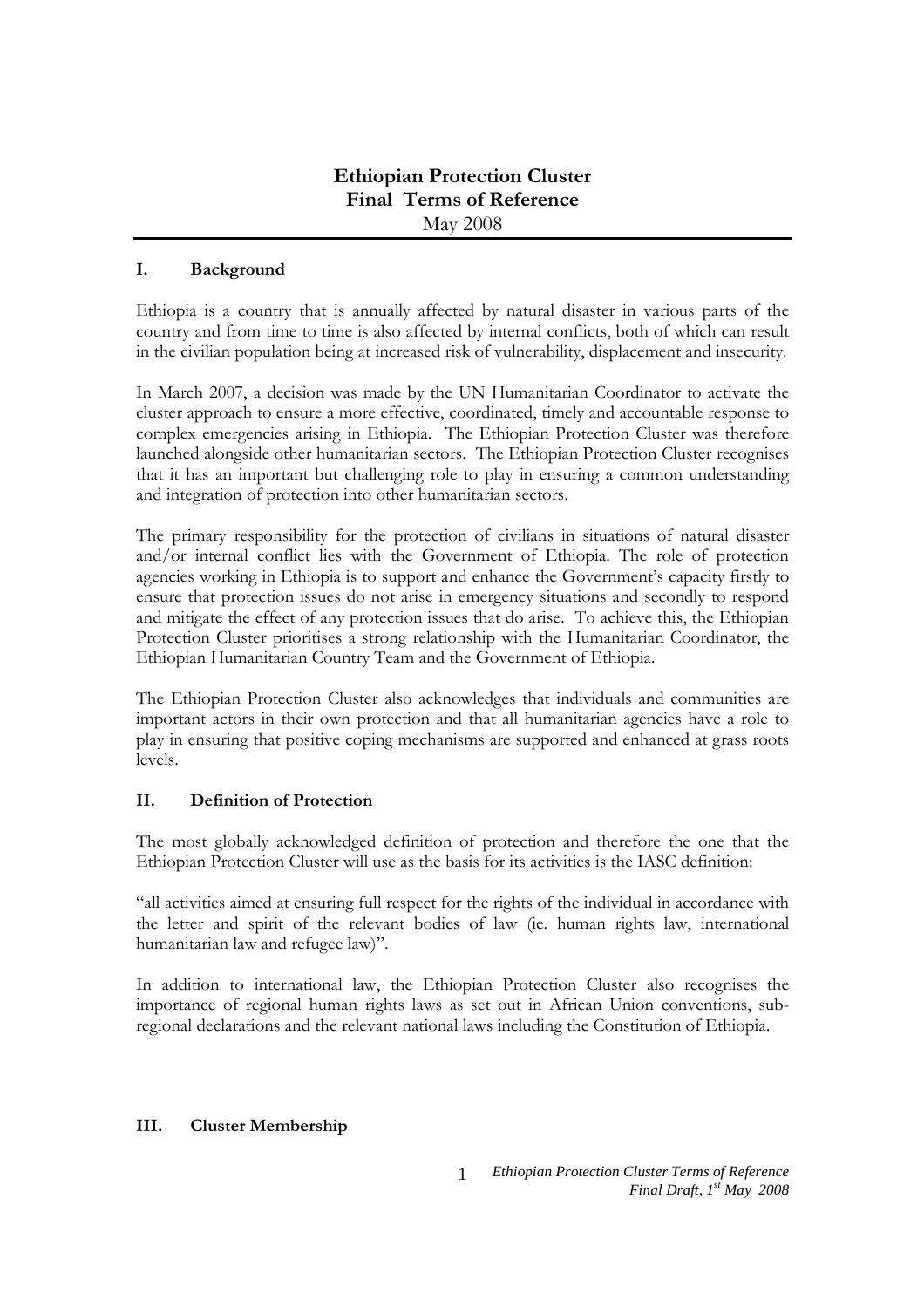Cluster meetings are open to all UN agencies, international NGOs, the ICRC and the IFRC with an interest in protection issues as participants or observers as agencies so wish. Any other interested parties should contact the cluster chair, who will consult the participants and then revert to the interested party with a decision as promptly as possible.

The cluster chair should review membership on a regular basis (and in any event at least twice a year) and if appropriate make recommendations to the participants about inviting other interested parties to participate in meetings, either as members or guests.

# IV. Working Principles

Members of the Ethiopian Protection Cluster will be respectful of each other's mandates and recognise that all members have different areas of expertise and operational capacities. Planning and strategising shall be done in as transparent and sensitive a manner as possible, with due regard for principles of neutrality, impartiality and confidentiality and with the overall objective of building on members' individual strengths and developing complementarity.

# V. Sub-Clusters and Field Clusters

In Ethiopia there are currently no sub-clusters or field clusters as envisaged by the Global Protection Cluster Working Group. This is an area that is likely to develop in the future. At the appropriate time, the relationships between sub-clusters, field protection clusters and the national protection cluster will have to be defined and these terms of reference amended accordingly.

# VI. Objectives of the Ethiopian Protection Cluster

The IASC definition of protection is the foundation for all activities of the Ethiopian Protection Cluster. In pursuit of this, the Ethiopian Protection Cluster aims:

- To develop an understanding of protection in Ethiopia by providing awarenessraising and training to all relevant actors, including the Government of Ethiopia, humanitarian agencies, civil society stakeholders and donor agencies;
- To actively encourage and technically support other sectors of the humanitarian community (primarily through training, sharing good practices and standards and attending other cluster meetings) to mainstream protection into their activities with the objective of ensuring that all humanitarian activities systematically apply a human rights based approach and humanitarian principles in their response and have a positive impact on human security;
- To identify protection issues and gaps in responses to complex emergencies arising in Ethiopia and to use that information to:
	- o advocate with Government of Ethiopia and support it through capacity building initiatives aimed at preventing and addressing protection concerns;
	- o coordinate agencies to respond to identified gaps;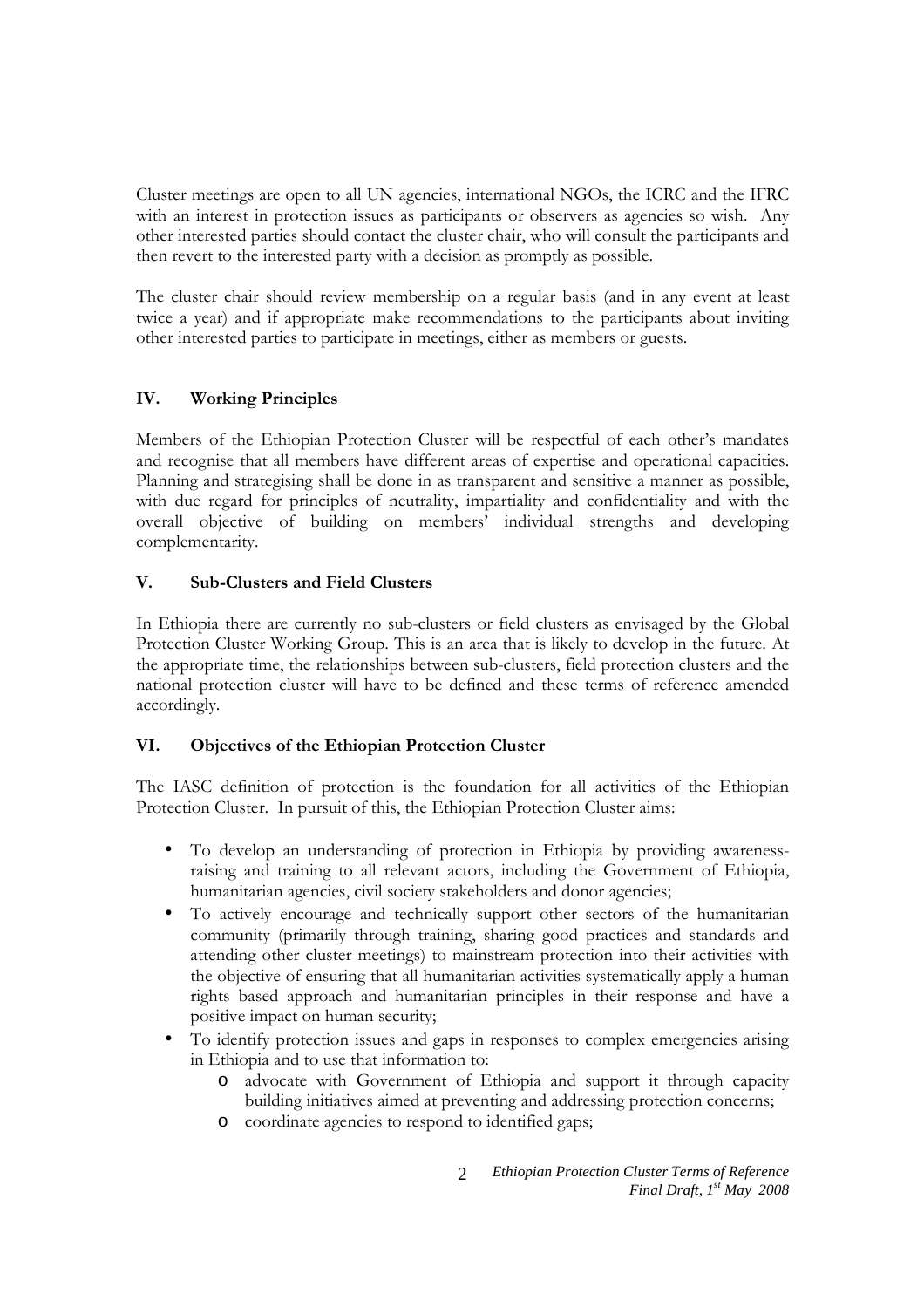- o enhance the ability of individuals and communities to develop positive selfprotection mechanisms; and
- o advocate with and mobilise donors to fund protection initiatives
- To develop and periodically review a common protection strategy and work plan that prioritises protection needs and gaps and identifies response, remedial and environment building activities.

## VII. Relationship with Other Coordinating Bodies

The Ethiopian Protection Cluster aims to have a strong working relationship with the office of the Humanitarian Coordinator, the Ethiopian Humanitarian Country Team, other clusters and the Global Protection Working Group.

## The office of the Humanitarian Coordinator

The Humanitarian Coordinator has overall responsibility for ensuring that the cluster approach is fully implemented in Ethiopia and that all sectors are accountable. Protection is a sector that is particularly sensitive and the support that the Humanitarian Coordinator can lend to protection initiatives is crucial to the cluster achieving its objectives. The Ethiopian Protection Cluster therefore aims to keep the Humanitarian Coordinator regularly informed of trends and issues arising in the protection sector and where appropriate seek his/her good offices in relation to advocacy initiatives and constructive dialogue with national authorities and the diplomatic and donor communities.

## The Ethiopian Humanitarian Country Team (EHCT)

Established in January 2008, the Ethiopian Humanitarian Country Team comprises the UN country team plus three international NGO representatives and one local NGO representative. The Ethiopian Protection Cluster considers its relationship with the EHCT to be very important in ensuring that it meets its objectives. The Ethiopian Protection Cluster aims to:

- report regularly to the EHCT on protection issues arising in the country and to provide information on protection issues accompanied by analysis and recommendations; and
- seek the support and guidance of the EHCT in advocating for protection issues with the Government of Ethiopia, the donor and diplomatic community

### Other Clusters

The Ethiopian Protection Cluster recognises that protection is not only a sector but also a cross-cutting issue that must be mainstreamed into other clusters. The Ethiopian Protection Cluster will therefore encourage the setting up of protection focal points in all other sectors and will from time to time attend other cluster meeting. The Ethiopian Protection Cluster will promote protection mainstreaming into all other sectors and share technical information and advice (such as protection standards and checklists) and offer training for all other sector members on protection challenges arising in the field and protection mainstreaming.